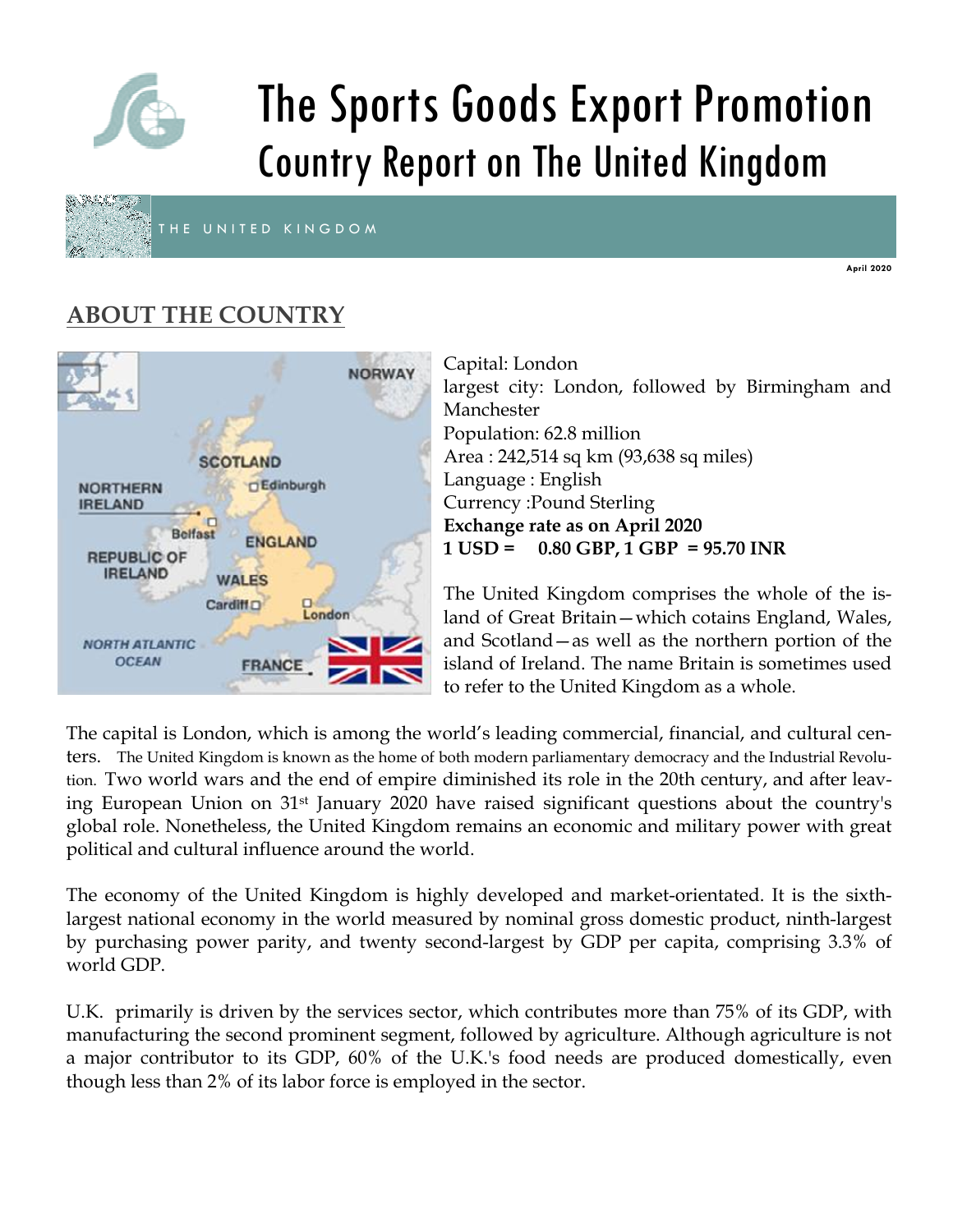## **SPORTS IN UNITED KINGDOM**

**Sport in the United Kingdom** plays an important role in British culture. The United Kingdom has given birth to a range of major international sports including association football, badminton, billiards, bowls, boxing, cricket, croquet, curling, darts, golf, fives, hockey, netbal l, rugby (union and league), tennis, table-tennis, snooker, squash, and water polo. Here are the top five Sports in the UK:

#### **Football**

Football is the most popular game played in the U.K. and follows a traditional league system which consists of more than one hundred teams. The most popular league is known as the Premier League and consists of the 20 best teams from all over the U.K. The most popular of these teams are Manchester United, Liverpool and Arsenal. Football inthe U.K. is governed by the Football Association which is one of the oldest governing bodies in the entire world. The two most famous Football Championships in the U.K. are the FA Cup and the Capital One Cup. There are 92 professional football clubs that participate in each of these tournaments each year.

#### **Cricket**

Cricket is the national sport of the U.K. and became popular in the U.K. in the  $17<sup>th</sup>$  century. Today there are 18 professional county clubs in the U.K. with all of them being named after historic counties. Each summer these county clubs participate in the First Class County Championship, which consists of two leagues of nice teams in which matches are played over four days.

#### **Rugby**

Rugby is one of the most popular professional and recreational team sports in the U.K. and is divided into Rugby Union and Rugby League. The two sports are different in rules such as the number of players and in ways to advance the ball. The Rugby Football League acts as the governing body of Rugby League in the U.K. Based at Red Hall in Leeds, it administers the England Rugby League Team, the Challenge Cup, Super League and the Championships which form the professional and semi-professional structure of the game in the U.K. The Rugby Football Union continues to be the governing body for Rugby Union in the U.K. This organization promotes and runs the sport, organizes international matches for the England national team and educates and trains players and officials.

#### **Badminton**

Badminton is the most popular racket sport in U.K. history and continues to grow in popularity. The Badminton Association of England was established in 1893 and is now known as Badminton England. It is the governing of badminton in the U.K. and is also a founding member of the International Badminton Federation. The International Badminton Federation is responsible for providing support to 41 countries in league structure and club structure.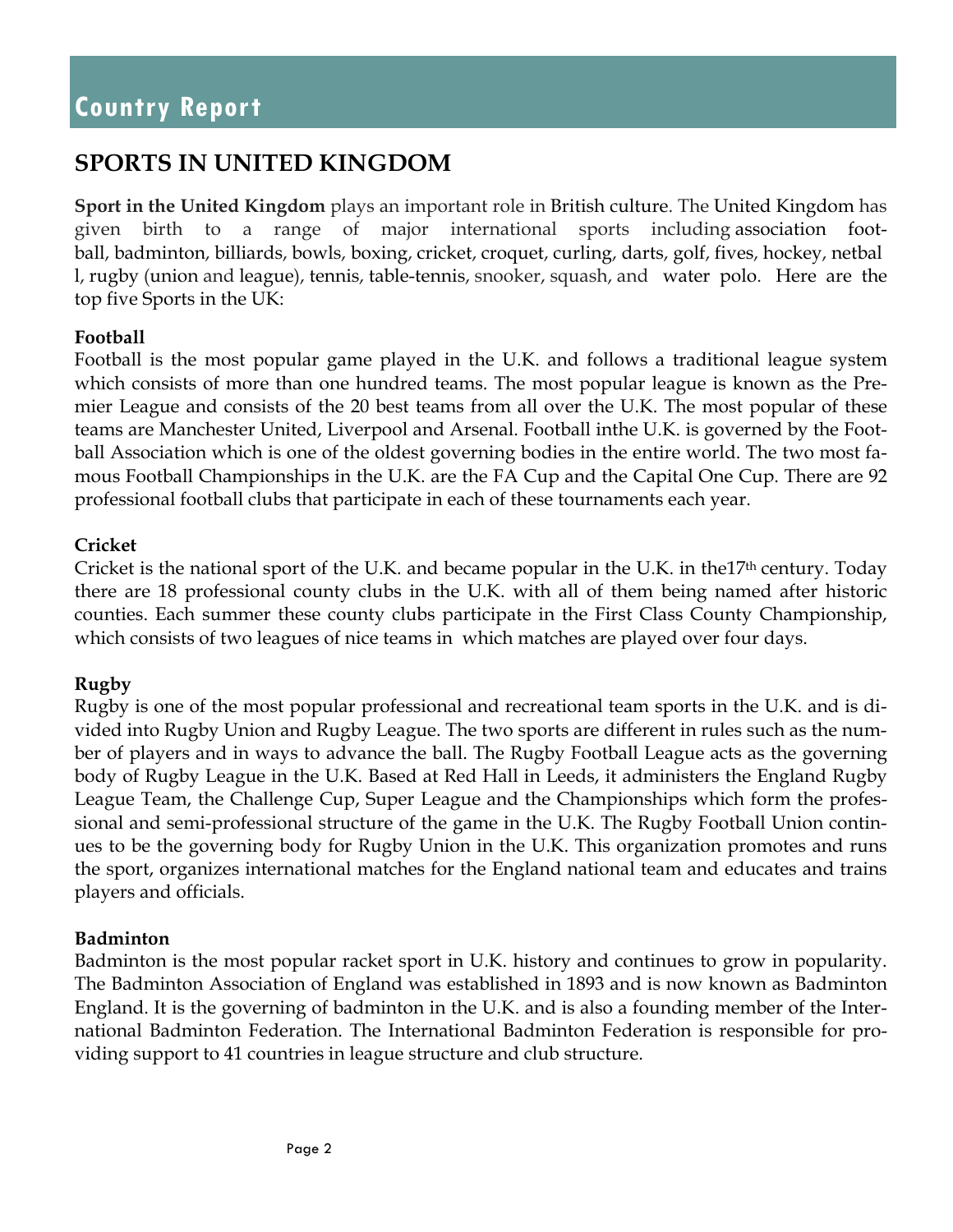#### **Tennis**

Tennis is growing not only as a participant sport but also as a spectator sport. Wimbledon is the most popular Tennis Tournament in the U.K. and has been played in England since 1877. Wimbledon is one of the four grand slam events on the ATP Tour which also includes the Australian Open, the U.S. Open and the French Open. The U.K. has many public facilities throughout which offer tennis at little to no cost for the general public.

## **COMMERCIAL RELATIONS WITH UNITED KINGDOM**

India and the UK announced a wide range of MoUs/agreements and initiatives across technology, Trade and investment. These Include:

#### **MoUs/Agreements**

India and UK have agreed to an overarching cyber-relationship framework that among others enables the development of a common and shared understanding of international cyber activity; discuss and share strategies to promote user confidence in the security of ICT products and services; promote cyber security product development; and share information relating R&D etc.

On rejuvenation of River Ganga, a MoU has been signed between National Mission for Clean Ganga (NMCG) and Natural Environmental Research Council (NERC), UK. The MoU will enable the United Kingdom to support Government of India in sustainable management of water resources in the Ganga Basin through collaborative programmes of research and innovation and exchange of policy experts with the support of UK Water Partnership.

The MoU on Skill Development, Vocational education and Training between the two governments seeks to promote greater collaboration in domains such as strengthening skill delivery in high demand sectors where UK has technical and skilling expertise, capacity building of institutions by facilitating the links between UK and Indian corporate and institutions, technical assistance for apprenticeships, quality assessment and certification.

In the area of regulation of safe nuclear energy use for peaceful purposes, an arrangement has been arrived at between Atomic Energy Regulatory Board of India (AERB) and the Office for Nuclear Regulation of Great Britain (ONR). The arrangement among others will facilitate exchange of safety-related information concerning the regulation of sitting, construction, commissioning, operation, radioactive waste management, decommissioning of civil nuclear installations, and preparedness and management of nuclear and radiological emergencies.

Statement of Intent between NITI Aayog and UK's Department of Business, Energy and Industrial Strategy (BEIS) has been signed which will enable the two sides to explore potential for eng-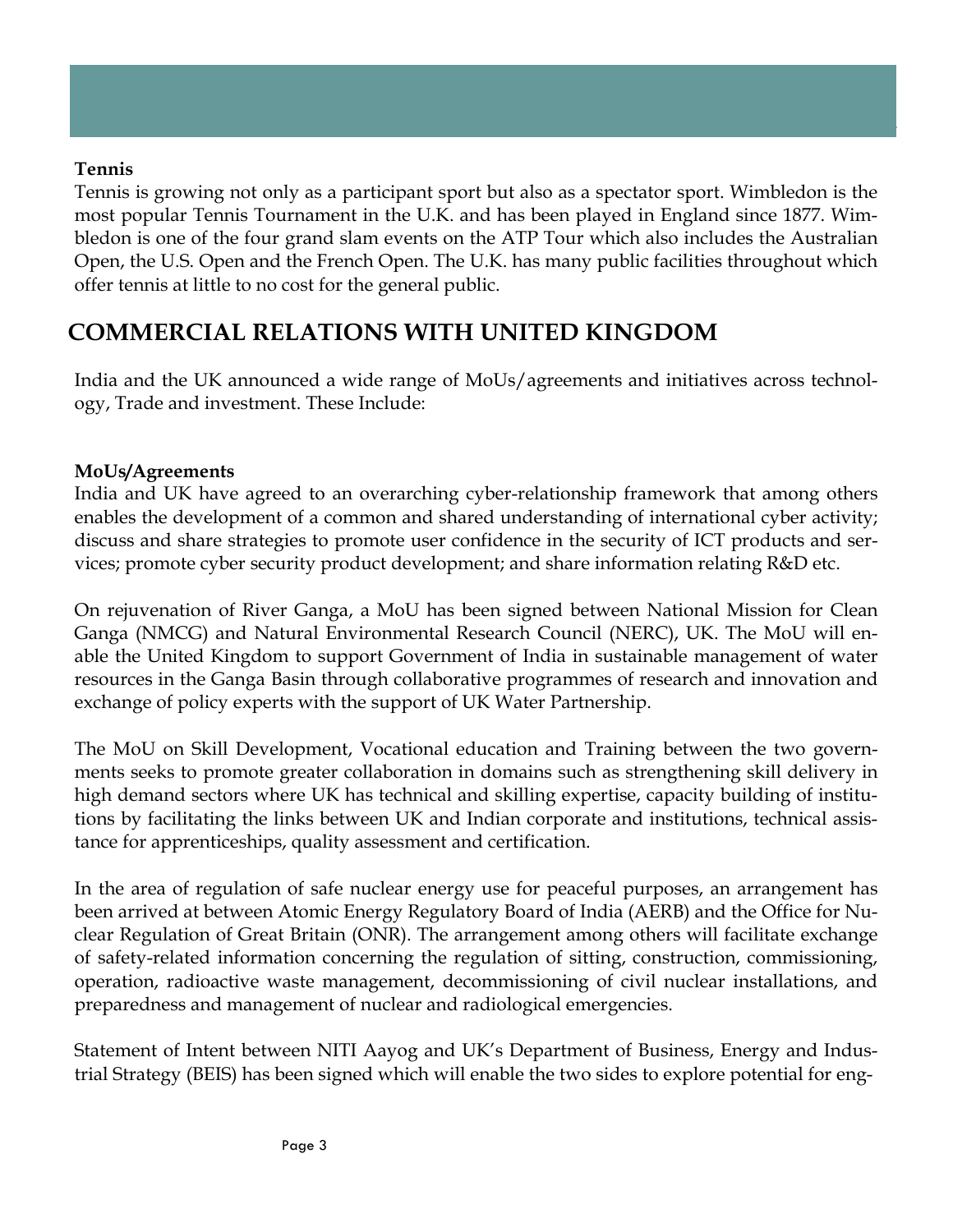-agement on technology co-operation in areas such as electric vehicles, AI, FinTech, and advanced manufacturing, as well as utilizing AI, big data and analytics capability for evidence based policy making..

The MoU on cooperation in the field of Animal Husbandry, Dairying and Fisheries Sectors seeks to strengthen collaboration in livestock health and husbandry, breeding, dairying and fisheries, sanitary issues, exchange of scientific personnel, promotion of agro-forestry for planting fodder tree species, bulk transportation of fodder to deficit areas etc.

Recognizing the increased threat posed by international criminality because of its increasingly complex nature and the threat posed by organized crime, a MoU on Exchange of Information for the Purposes of Combating International Criminality and Tackling Serious Organized Crime has been signed. The MoU will allow the two parties to establish a mechanism for the exchange of information, which will include criminal records, immigration records and intelligence.

An Addendum covering research in humanities and social sciences has been added to the 2004 Newton-BhabhaMoU, which supports research and innovation capacities of both sides for longterm sustainable growth. With this addendum, the collaboration will now also extend to Humanities and Social Sciences.

The UK has announced setting up a Fast Track Mechanism to identify and resolve specific issues faced by Indian companies who are either in the UK or looking to establish operations in the UK.

The All India Institute of Ayurveda (AIIA), an autonomous organization under the Ministry of Ayush in collaboration with the College of Medicine will set up a Centre of Excellence in Ayurveda and traditional Indian medicine. A MoU between the two institutions has been signed which will enable among others the development of evidence-based guidelines for integrating Ayurvedic principles and practices with modern medicine, and develop Ayurvedic medical education guidelines for Ayurveda education in the UK.

#### **India-UK Tech initiatives:**

UK – India Tech Alliance: NASSCOM and techUK have set up the UK – India Tech Alliance, which will facilitate collaboration on building future skills in new technologies by nurturing a solid skills base in the UK and India, with the support of both the governments. The Alliance will be composed of high-level stakeholders from the technology industry in the United Kingdom and India. The Alliance will assist the governments of UK and India to develop policy in relevant areas by providing a forum for regular dialogue and the exchange of ideas, discuss concerns pertaining to the growth of the sector including, but not limited to skills, new technologies and migration.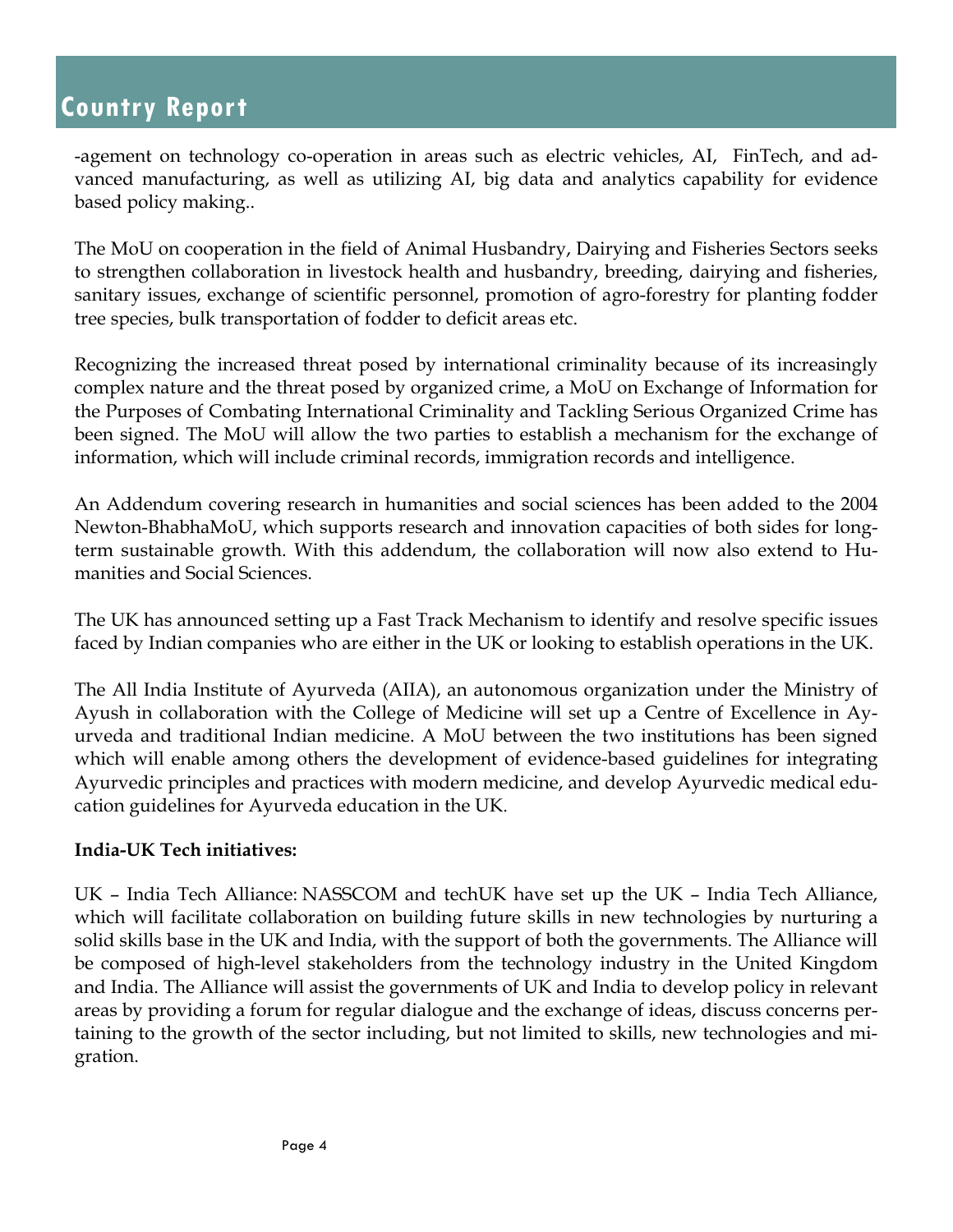Technology Summit II: The UK and India announced the Technology Summit II, which will be held in autumn 2018.The Summit will bring together the greatest UK and Indian tech innovators, scientists, entrepreneurs and policy makers to work together to scope and design solutions to challenges including the governance of future tech.

AI and Digital Healthcare: The UK and India announced that as partners in the next generation of healthcare, theywill collaborate on digital health pilots in India's Aspiration on Health Districts by applying UK evidence-based healthcare AI and technology to strengthen healthcare delivery. These pilots will be carried out in the areas of self-care, primary, secondary and tertiary care, including eye care, diabetes and cancer.

#### **UK tech-initiatives in India:**

UK-India Tech Hub: The UK announced the creation of a UK-India Tech Hub. Based in the British High Commission in New Delhi the Tech Hub will include a network of people and program designed to facilitate ideas, investment and prosperity for India and the UK. It will focus on the fastest growing sectors, including: cyber-security, AI/data, future mobility, digital manufacturing, healthcare, electric vehicles and digital identity.

UK-India Tech Cluster Partnerships: The Tech Cluster partnerships will link world-leading centre of excellence; enable shared innovation and technology exchange; create landing pads for Indian companies in the UK and UK companies in India to drive investment and trade and create high value jobs and build UK and Indian productivity.

Advanced Manufacturing Centre: The UK announcedthe potential establishment of an Advanced Manufacturing Centre. Such a centre would support respective industrial strategies and in turn drive growth and jobs in both countries.

FinTechRocketship Awards: The UK announced the launch of the FinTechRocketship Awards, a unique, first-of-its-kind FinTech mentoring programme, led by India and the UK's top FinTech mentors. In the first year, at least 20 FinTech entrepreneurs from each country will be given the opportunity to experience respective ecosystems and pitch for investment.

#### **Trade, Investment and Finance**

Green Growth Equity Fund (GGEF): The UK and India launched the fund that will leverage City finance to invest in India's growth, announcing Eversource Capital, a joint venture between Lightsource BP and Everstone Group, as the Green Growth Equity Fund Manager. An initial investment of £240m from both governments will catalyze additional City finance for green projects in India and UK companies will be able to bid for infrastructure projects financed by the Fund.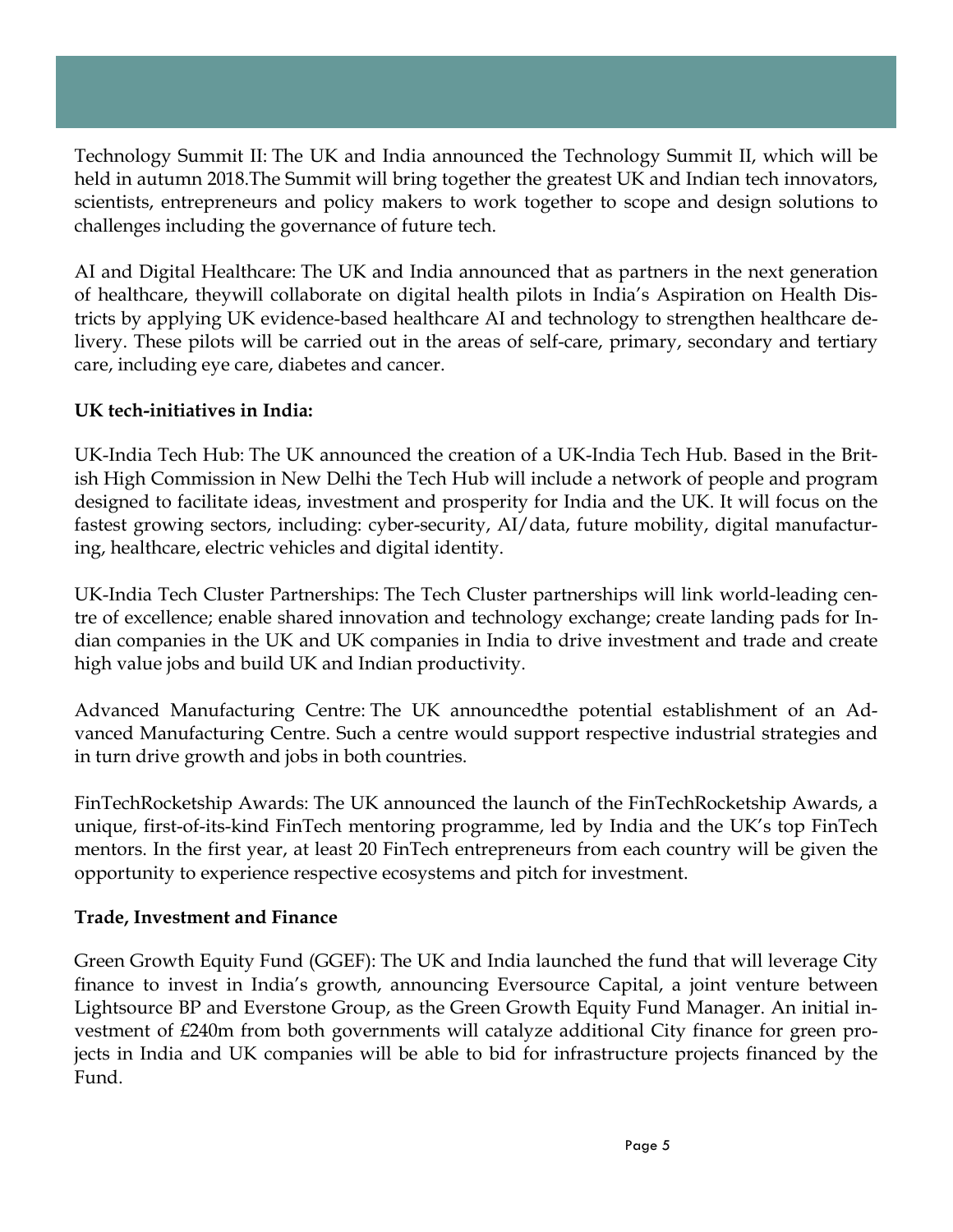The Fund will invest in renewable energy, clean transportation, water and waste management in India as part of India's flagship National Investment and Infrastructure Fund (NIIF). UK and India contributions are investments that will generate returns for each country.

UK-India Dialogue on Investment: The UK and India announced a Dialogue on Investment to improve our mutual understanding of priorities and review future opportunities for cooperation.

Sector targeting roadmap: The UK and India have agreed to work together on a sector-based roadmap to address trade barriers in life sciences, food and drink and IT sectors.

UK-India multilateral trade dialogue: The UK and India will take forward a dialogue under the Joint Working Group on Trade, which will support a shared commitment to the global rulesbased system and to the WTO's role in underpinning it.

Fast Track Mechanism: TheUK and India announced a mechanism to support Indian investments into the UK.

Commitment to transition EU-India Third Country Agreements: The UK and India announced that this commitment willensure continued application to the UK of EU-India Agreements during the Implementation Period following the UK's departure from the EU, and put in place arrangements to replicate relevant EU-India agreements beyond this period.

UK-India Fintech Dialogue: The two sides decided on the establishment of a FinTech dialogue to discuss further opportunities for financial services collaboration, including policy coordination.

#### **Global Force for Good**

International Solar Alliance: The UK signed the Framework Agreement of the International Solar Alliance and became the 62nd signatory member country. The UK also expressed its commitment to the continued advocacy of ISAs aims and objectives.

Research and Development: The UK and India will continue their world-leading research relationship, generating new knowledge and innovations that feed the world's hungry (high yield crops), protect our environment (clean energy), save lives (advanced healthcare) and drive economic inclusion (digital services.

Import of Toys and Sports Goods (9503, 9504, 9506, 9507) by the United Kingdom from world and India's position is shown in following tables**( In USD Million)**: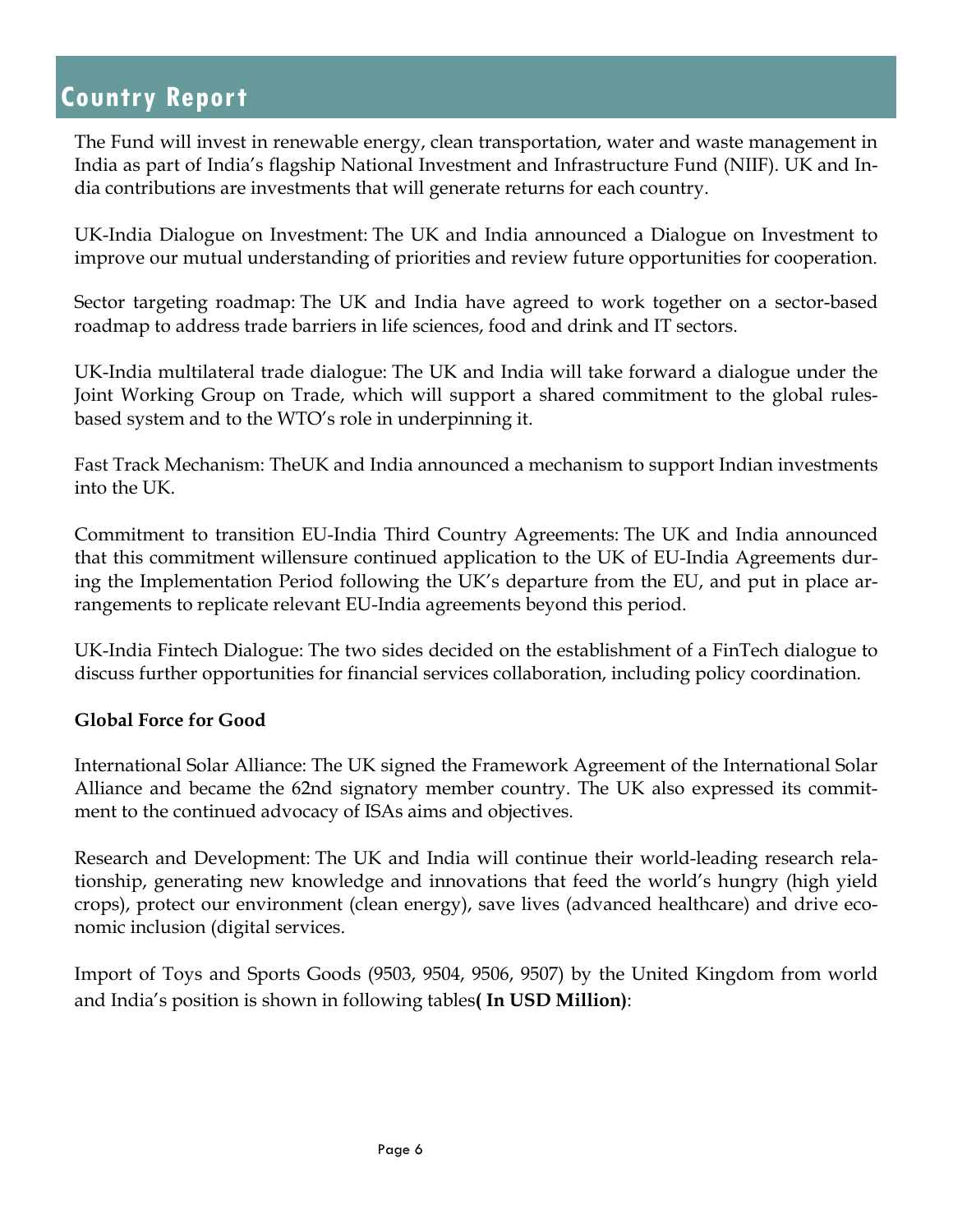#### **9503 wheeled toys; dolls; puzzles of all kinds**

| <b>Rank</b>    | <b>Exporters</b> | Imported value in 2017 | Imported value in 2018 | Imported value in 2019 |
|----------------|------------------|------------------------|------------------------|------------------------|
|                | World            | 28,109                 | 27,960                 | 27,282                 |
|                | China            | 18,492                 | 17,495                 | 17,272                 |
| $\overline{2}$ | Czech Republic   | 2,102                  | 2,149                  | 2,244                  |
| 3              | Germany          | 1,071                  | 1,595                  | 1,285                  |
| $\overline{4}$ | Hong Kong, China | 917                    | 911                    | 810                    |
| 5              | <b>Viet Nam</b>  | 807                    | 718                    | 708                    |
| 6              | France           | 554                    | 665                    | 549                    |
|                | <b>USA</b>       | 601                    | 666                    | 520                    |
| 8              | Ireland          | 539                    | 606                    | 510                    |
| 9              | Belgium          | 326                    | 416                    | 424                    |
| 10             | Poland           | 268                    | 375                    | 394                    |
| 16             | India            | 69                     | 87                     | 123                    |

### **9504 Video game consoles, table or parlour games, bowling alley equip.**

| <b>Rank</b> | <b>Exporters</b> | Imported value in 2017 | Imported value in 2018 | Imported value in 2019 |
|-------------|------------------|------------------------|------------------------|------------------------|
|             | World            | 17,165                 | 16,506                 | 14.890                 |
|             | China            | 9,613                  | 9,128                  | 8,610                  |
| 2           | Poland           | 1,060                  | 1,010                  | 1,370                  |
| 3           | <b>USA</b>       | 841                    | 824                    | 916                    |
| 4           | Germany          | 1,139                  | 785                    | 662                    |
| 5           | Netherlands      | 1,112                  | 886                    | 336                    |
| 6           | Japan            | 135                    | 304                    | 328                    |
|             | Belgium          | 640                    | 740                    | 316                    |
| 8           | Ireland          | 467                    | 615                    | 281                    |
| 9           | <b>Denmark</b>   | 184                    | 265                    | 259                    |
| 10          | Czech Republic   | 195                    | 190                    | 254                    |
| 24          | India            | 17                     | 17                     | 24                     |

#### **9506 All kinds of sports equipment**

| <b>Rank</b>    | <b>Exporters</b> | Imported value in 2017 | Imported value in 2018 | Imported value in 2019 |
|----------------|------------------|------------------------|------------------------|------------------------|
|                | World            | 12,659                 | 13,412                 | 13,320                 |
| $\mathbf{1}$   | China            | 5,646                  | 5,644                  | 5,849                  |
| $\overline{2}$ | <b>USA</b>       | 1,213                  | 1,202                  | 1,113                  |
| 3              | Taipei, Chinese  | 715                    | 874                    | 941                    |
| 4              | Italy            | 607                    | 829                    | 630                    |
| 5              | Germany          | 570                    | 675                    | 612                    |
| 6              | Netherlands      | 450                    | 482                    | 563                    |
| 7              | France           | 551                    | 695                    | 545                    |
| 8              | Viet Nam         | 349                    | 419                    | 453                    |
| 9              | Pakistan         | 314                    | 343                    | 359                    |
| 10             | India            | 352                    | 325                    | 337                    |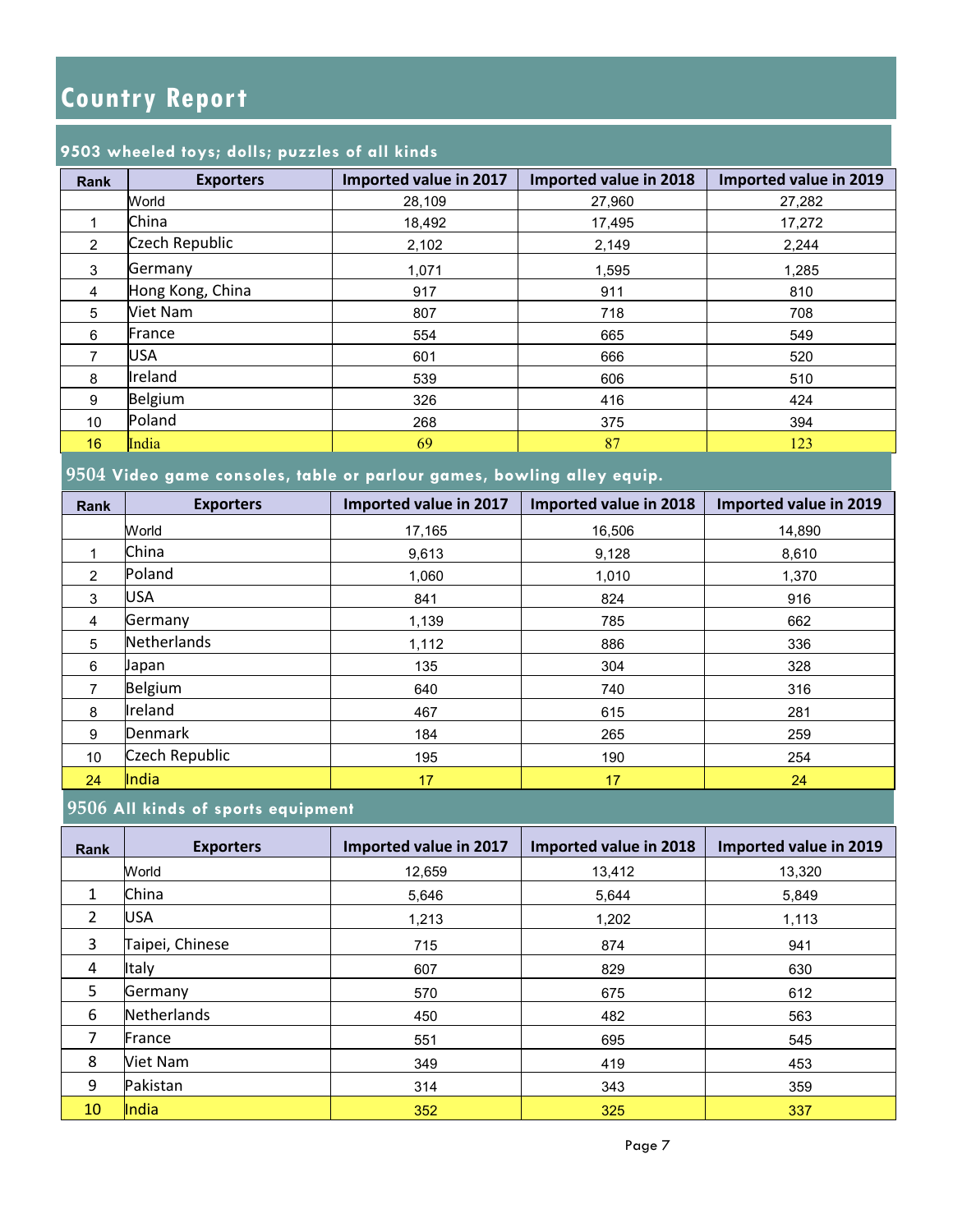| <b>Rank</b>    | <b>Exporters</b>         | Imported value in 2017 | Imported value in 2018 | Imported value in 2019 |
|----------------|--------------------------|------------------------|------------------------|------------------------|
|                | World                    | 905                    | 867                    | 928                    |
|                | China                    | 445                    | 451                    | 497                    |
| $\overline{2}$ | <b>Netherlands</b>       | 119                    | 97                     | 108                    |
| 3              | Belgium                  | 45                     | 43                     | 49                     |
| 4              | Japan                    | 45                     | 34                     | 39                     |
| 5              | United States of America | 37                     | 33                     | 34                     |
| 6              | Korea, Republic of       | 39                     | 40                     | 33                     |
| $\overline{7}$ | Poland                   | 0.25                   | 0.02                   | 21                     |
| 8              | <b>Mauritius</b>         | 24                     | 20                     | 19                     |
| 9              | <b>Viet Nam</b>          | 9.77                   | 11                     | 19                     |
| 10             | Taipei, Chinese          | 13                     | 17                     | 17                     |
| 16             | India                    | 13                     | 8.8                    | 12                     |

#### **9507 rods, fish-hooks etc, hunting or shooting requisites**

#### **POPULAR DEPARTMENTAL STORE IN THE UNITED KINGDOM**

**The John Lewis Partnership** is an employee-owned UK company which operates John Lewis department stores, Waitrose supermarkets and some other services. The company is owned by a trust on behalf of all its employees — known as Partners – who have a say in the running of the business and receive a share of annual profits, which is usually a significant addition to their salary. The group is the third largest UK private company in the Sunday Times Top Track 100 for the year 2010.

**Marks and Spencer Group plc** (**M&S**) is a major British multinational retailer with headquarters in Westminster, London that specialises in selling high quality clothing, home products and food products.

**Selfridges,** also known as Selfridge & Co., is a chain of high end department stores in the United Kingdom. It was founded by Harry Gordon Selfridge. The flagship store on London's Oxford Street is the second largest shop in the UK and opened 15 March 1909. In the 1940s, smaller provincial Selfridge stores were sold to the John Lewis Partnership, and in 1951 the original Oxford Street store was acquired by the Liverpool-based Lewis's chain of department stores.

**House of Fraser** is a British department store group with over 60 stores across the United Kingdom and Ireland. It was established in Glasgow, Scotland in 1849 as Arthur and Fraser. By 1891, it was known as Fraser & Sons. The company grew steadily during the early 20th century, but after the Second World War, a large number of acquisitions would transform the company into a national chain.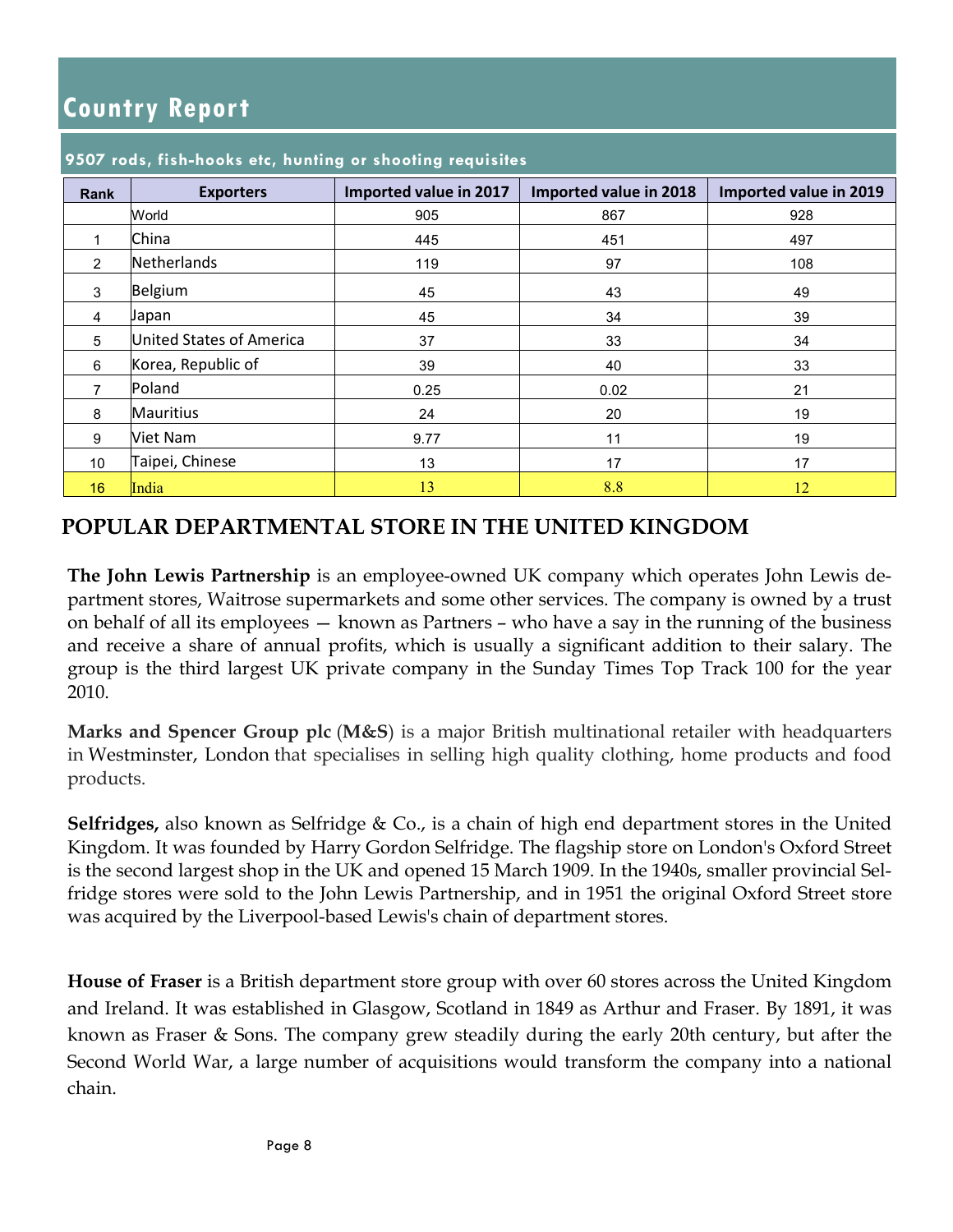**Harrods** is a department store located on Brompton Road in Knightsbridge, London. It is owned by the state of Qatar via its sovereign wealth fund, the Qatar Investment Authority.

**Fenwick** is an independent chain of department stores in the United Kingdom. It was founded in 1882 by John James Fenwick in Newcastle upon Tyne, and today consists of 11 branches.

**Liberty** is a department store on Regent Street, based in the West End shopping district of Central London. The department store sells a wide range of luxury goods including women's, men's and children's fashion, cosmetics and fragrances, jewellery, accessories, homeware, furniture, stationery and gifts. Liberty is known for its floral and graphic prints.

**Harvey Nichols**, founded in 1831, is a luxury British department store chain with a flagship store in Knightsbridge, London. It sells fashion collections for men and women, fashion accessories, beauty products, wine and food.

**Trago Mills** (often known simply as **Trago**) is a chain of four department stores in south Cornwall and south Devon in England, and South Wales. It owns a site with an amusement park and some independent businesses, adjoining the store near Newton Abbot.

**BHS**, is a British department store chain with branches mainly located in high street locations, primarily selling clothing and household items. In recent years, the company has begun to expand into furniture, electronics, entertainment, convenience groceries and, most recently, fragrance and beauty products. The company has 171 stores throughout the United Kingdom, and 88 franchise stores internationally.

**Decathlon UK** aims to make sport accessible to the many. It has more than 40 stores in the **UK** and are growing fast, from cycling, to camping, to all round fitness it can offer you exactly what is needed for next race, hike or holiday trip.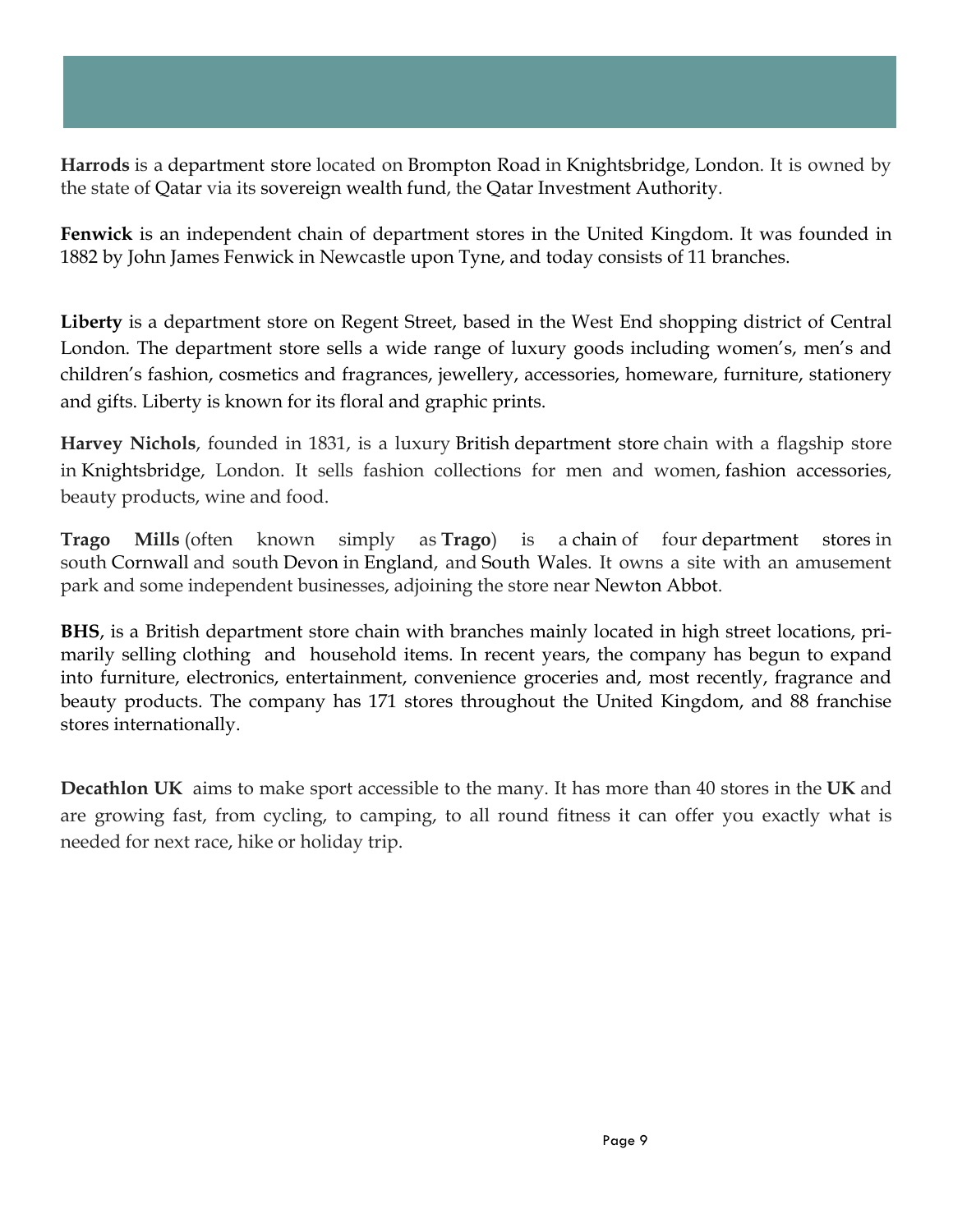## **PREFERRED SPORTS BRANDS IN THE UNITED KINGDOM**

**CARLTON SPORTS**, a leading producer of badminton rackets and shuttlecocks was established in 1946. Throughout its history the company has introduced a number of advances to the manufacture of badminton equipment. These include: First to make an injection molded shuttle, First to create a synthetic base, First to design and make all-metal racquets, First to use stainless steel in the manufacture of racquets, First to make a truly one-piece racquet (Powerflo Series), First to design a flex system between shaft and handle, First to make a one-shot injection molded shuttle skirt.

The company claims to have sold more nylon shuttlecocks than any other company around the globe. The game of badminton wouldn't be the same if it weren't for Carlton, a company whose reinventions of the technology have reshaped the game time and time again. Rackets, apparel and accessories, all designed in a distinctively British style. Carlton Sports became a subsidiary group of Dunlop Slazenger International located in Greenville, South Carolina, which is now owned by Sports Direct.

**GILBERT** is a sports equipment manufacturing brand, specializing in rugby, union and netball . The company is mostly known for its rugby union balls, having been official supplier for every World Cup since 1995. Few sports manufacturers can claim to be as iconic as this brilliant British brand and having applied their rugby expertise to training kit and other essential gear, they are a must for any rugby kit bag.

**GRAY-NICOLLS** is an English sports equipment and apparel brand specialising in cricket and owned by Grays International. Gray-Nicolls was formed when the two companies Grays and Nicolls merged. The company is based in Robertsbridge, East Sussex.Gray-Nicolls manufactures and commercialises a wide range of products for cricket, such as bats, batting gloves, balls, pads, footwear and team uniforms.

**GUNN & MOORE**, commonly shortened to **GM**, is a sports equipment and apparel company founded in 1885 based in Colwick, Nottinghamshire, England that specialises in cricket. It became part of the Unicorn Group in 1968.

**HALBRO SPORTSWEAR LIMITED** is a British manufacturer of sportswear and equipment for both codes of Rugby. The firm was established in 1919 and is based in the town of Horwich, Greater Manchester. Clubs using Halbro jerseys include the RAF Rugby League Team and many northern rugby union clubs, and also at football in the Scottish League Two supplying Annan Athletic.

**MITRE SPORTS INTERNATIONAL LTD.**, known as **Mitre**, is an English sportswear and equipment manufacturer, being the oldest of its kind in the world. Existing for over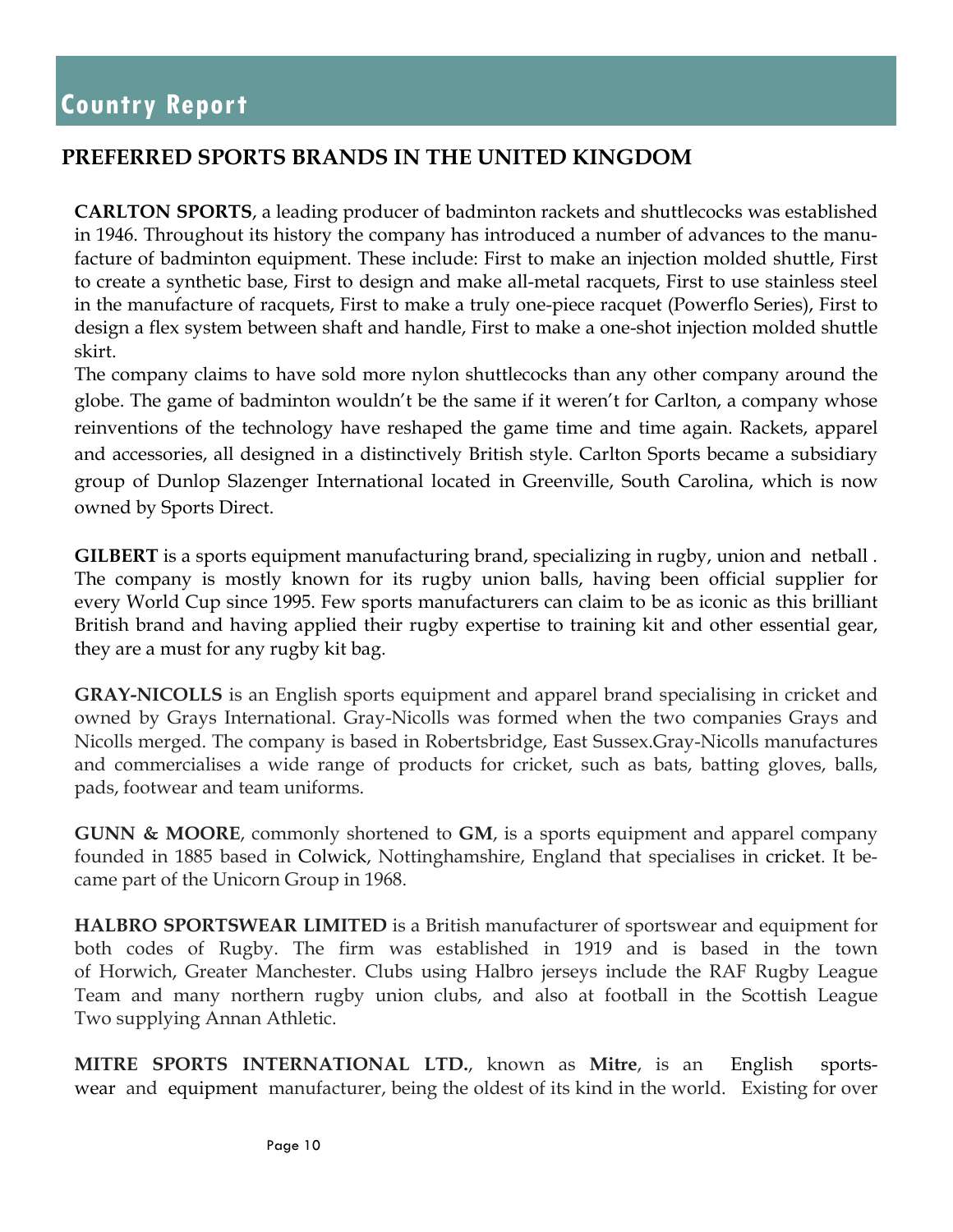-200 years, the company was established in Huddersfield, England, in 1817 and is now owned by the British family owned company The Pentland Group. Mitre currently uses the "Delta" football in competitive professional matches. This includes the Football League Cup, The Football League, Scottish Premiership, Welsh Premier Division and the Football League Trophy.

**PARRIS CUES**are a snooker cue maker headquartered in London. Founded in 1984, the company was started by John Parris as an evolution of a keen interest in Snooker, and the need for maintenance and repair of his own cue. Parris Cues products are exclusively produced at the company's Forest Hill, London, UK workshop.

**POWAKADDY** isa golf equipment manufacturing company based in Sittingbourne, Kent, Great Britain that specialises in electric golf trolleys.PowaKaddy's main business is electric golf trolleys but it also produces a range of manual push or pull trolleys, golf bags and other accessories. The original PowaKaddy Classic, as it was called, was invented in 1983 by Joe Catford, who along with John Martin launched the product from a small factory in Sittingbourne..

**WINMAU** is a Welsh manufacturer of dartboards, other darts equipment and title sponsor of the oldest darts tournament still running, the Winmau World Masters.Founded in 1945, Winmau was acquired by rival dartboard manufacturer Nodor in 2002, headed by John Bluck, with both brands remaining in production. The company is based in Bridgend in south Wales although manufacturing of the boards takes place in Kenya. Bluck's eldest son Vince is now the managing director.